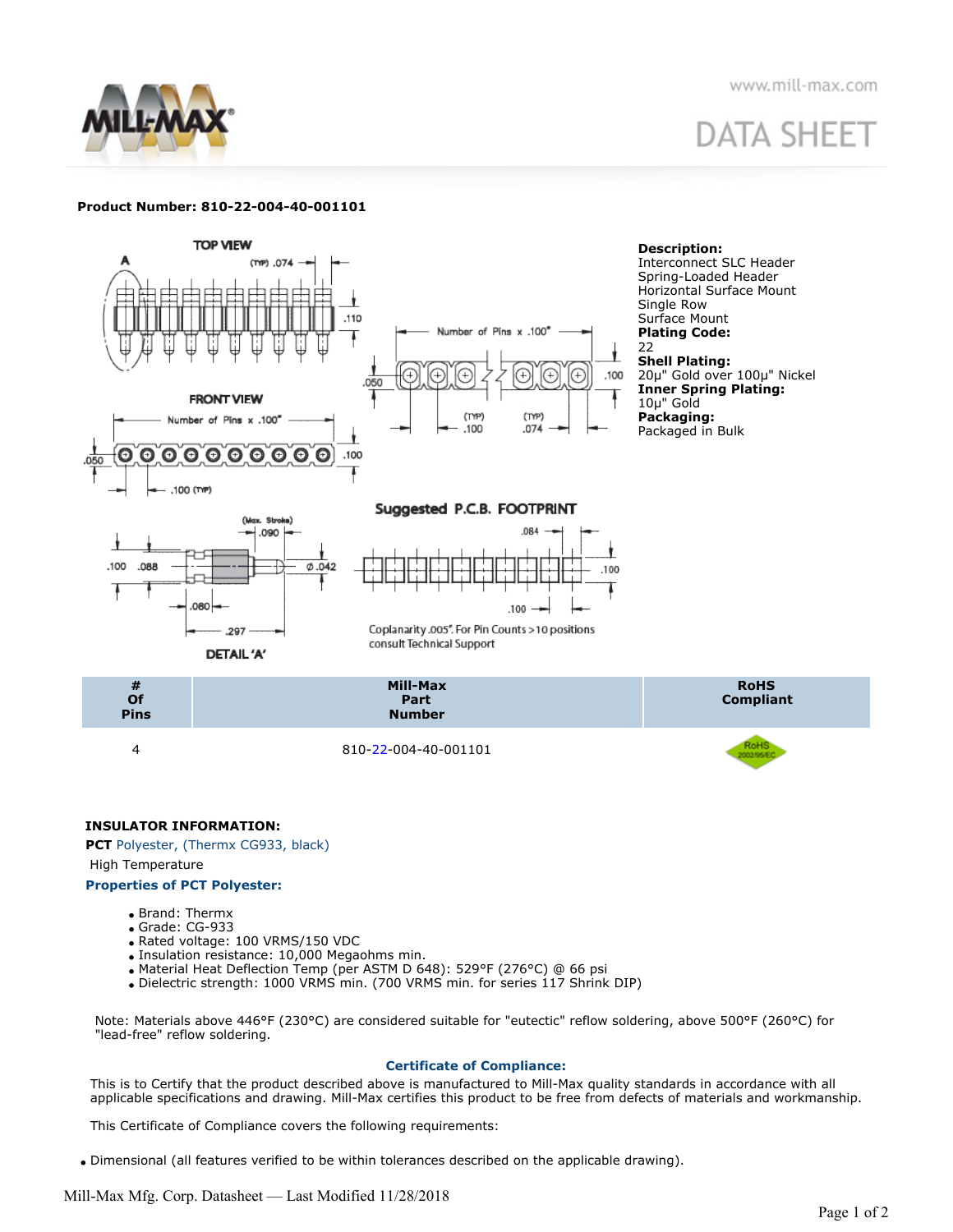Raw Material (materials and properties verified to be as described on the applicable drawing).

Plating (platings as required, thickness verified, and performance including solderability per mil-standard).

Performance (insertion extraction or other force requirements as described on the applicable drawing).

#### **Compliance Statement for RoHS and RoHS-2, on the restriction of the use of certain hazardous substances in electrical and electronic equipment, for Mill-Max products.**

1. Directive 2015/863/EU of 31 March 2015 amending Annex II to Directive 2011/65/EU of the European Parliament and of the Council as regards the list of restricted substances.

2. Directive 2011/65/EU of the European Parliament and of the Council of 8 June 2011 on the restriction of the use of certain hazardous substances in electrical and electronic equipment (recast)

3. Directive 2002/95/EC of the European Parliament and of the Council of January 27 2003 on the restriction of the use of certain hazardous substances in electrical and electronic equipment.

In reference to the directives described above, Mill-Max Mfg.Corp. certifies that its product labeled as RoHS and RoHS-2 are compliant to the above directives with exemption 6c, (copper alloy containing up to 4 % lead by weight). No warranty or liability of indemnification is expressed or implied with this information.

# **Compliance Statement for Registration, Evaluation, Authorization and Restriction of Chemicals (REACH)**

Reference:

1. Regulation EC No 1907/2006 of the European Parliament and of the Council of 18 December 2006, concerning the Registration, Evaluation, Authorization and Restriction of Chemicals (REACH)

2. ECHA, Candidate list of Substances of Very High Concern (SVHC) [http://echa.europa.eu/reach\\_en.asp](http://echa.europa.eu/reach_en.asp)

Mill-Max is aware of the regulation and the SVHC list the EU published (referenced above). Mill-Max does not produce or sell any of the listed substances in their homogeneous form. These substances are not intentionally added during the manufacturing of any Mill-Max products. To our knowledge, our products do not contain the substances described on the ECHA SVHC list. Testing is not performed for materials and substances that were not intentionally added. No warranty, liability of indemnification is expressed or implied with this information. Mill-Max maintains surveillance of the ECHA website to obtain the latest information and periodically reviews the SVHC list for changes and additions.

#### Reference:

# **Compliance Statement for DRC Conflict Free products.**

Dodd-Frank Wall Street Reform and Consumer Protection Act, Section 1502, reporting requirements for users of conflict minerals.

"Conflict minerals," are Columbite-tantalite (coltan), cassiterite, gold, wolframite, or their derivatives; or any other mineral or its derivatives determined by the Secretary of State to be financing conflict in the Democratic Republic of the Congo (DRC) or an adjoining country. Metals derived from these minerals are tin, tantalum, tungsten, and gold. By this definition, the only minerals of concern that may be found in Mill-Max products are tin and gold.

Mill-Max Mfg.Corp. hereby certifies that its products are manufactured with tin and gold that is derived from material that is considered DRC Conflict Free. Mill-Max provides this assurance as a result of a due diligence process that includes traceability to the source and in some cases the identification of recycled and scrap materials included in the subject material.